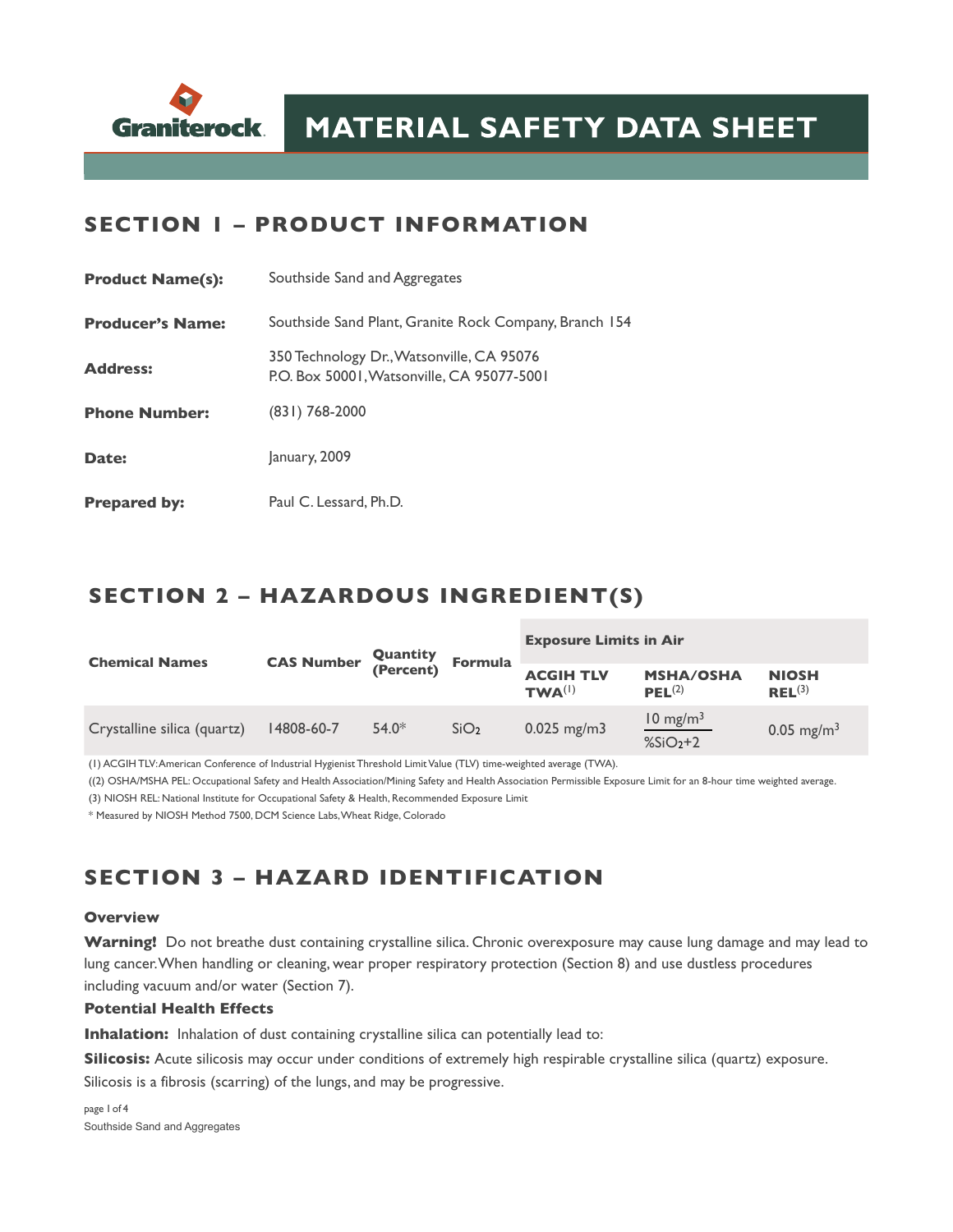

# **MATERIAL SAFETY DATA SHEET**

**Lung Cancer:** Crystalline silica (quartz) inhaled from occupational sources is classified as carcinogenic to humans.

**Autoimmune disorder:** There is evidence that exposure to respirable crystalline silica or silicosis is associated with the increased incidence of scleroderma, an autoimmune disorder.

**Tuberculosis:** Several studies indicate that silicosis increases the risk of tuberculosis.

**Bronchitis/Emphysema:** Respiratory aliments including bronchitis and emphysema may be aggravated by exposure to respirable crystalline silica.

**Eye contact:** Crystalline silica (quartz) may cause abrasion, irritation, redness and/or watering of the eyes.

**Skin contact:** Not applicable.

**Ingestion:** Not applicable.

**Chronic:** The adverse health effects mentioned above (silicosis, cancer, scleroderma, and tuberculosis) are considered chronic effects.

**Reproductive:** Reproductive toxicity has not been demonstrated.

**GRANITEROCK RECOMMENDS NOT USING ANY OF OUR PRODUCTS FOR SANDBLASTING**

## **SECTION 4 – FIRST-AID MEASURES**

**Eye contact:** Gently flush any particles from the eye with clean water. Seek medical aid if irritation persists or develops.

**Skin contact:** Wash with soap and water. Seek medical aid if irritation persists or develops.

**Inhalation:** Remove from exposure. Seek medical aid if respiratory difficulty persists or develops.

**Ingestion:** Seek medical aid if discomfort is experienced.

### **SECTION 5 – FIRE AND EXPLOSION**

Will not burn or explode under any conditions. Non-flammable and non-explosive.

### **SECTION 6 – ACCIDENTAL RELEASE MEASURES**

**Spill Response Procedures:** Use dustless methods (such as a vacuum or water hose) for cleanup. Do not dry sweep. Wear protective equipment as described in Section 8.

**Preparing Waste for Disposal:** No special procedures required. Dispose of according to local, state and federal regulations. Not classified as a hazardous waste by the Resource Conservation and Recovery Act.

# **SECTION 7 – HANDLING AND STORAGE**

**Ventilation and Engineering Controls:** Do not breathe dust. Dust suppression controls such as water sprays or dust collection controls such as vents or baghouses should be used where dust generation results from handling. Practice good housekeeping-do not allow dust to collect on walls, floors, ceilings.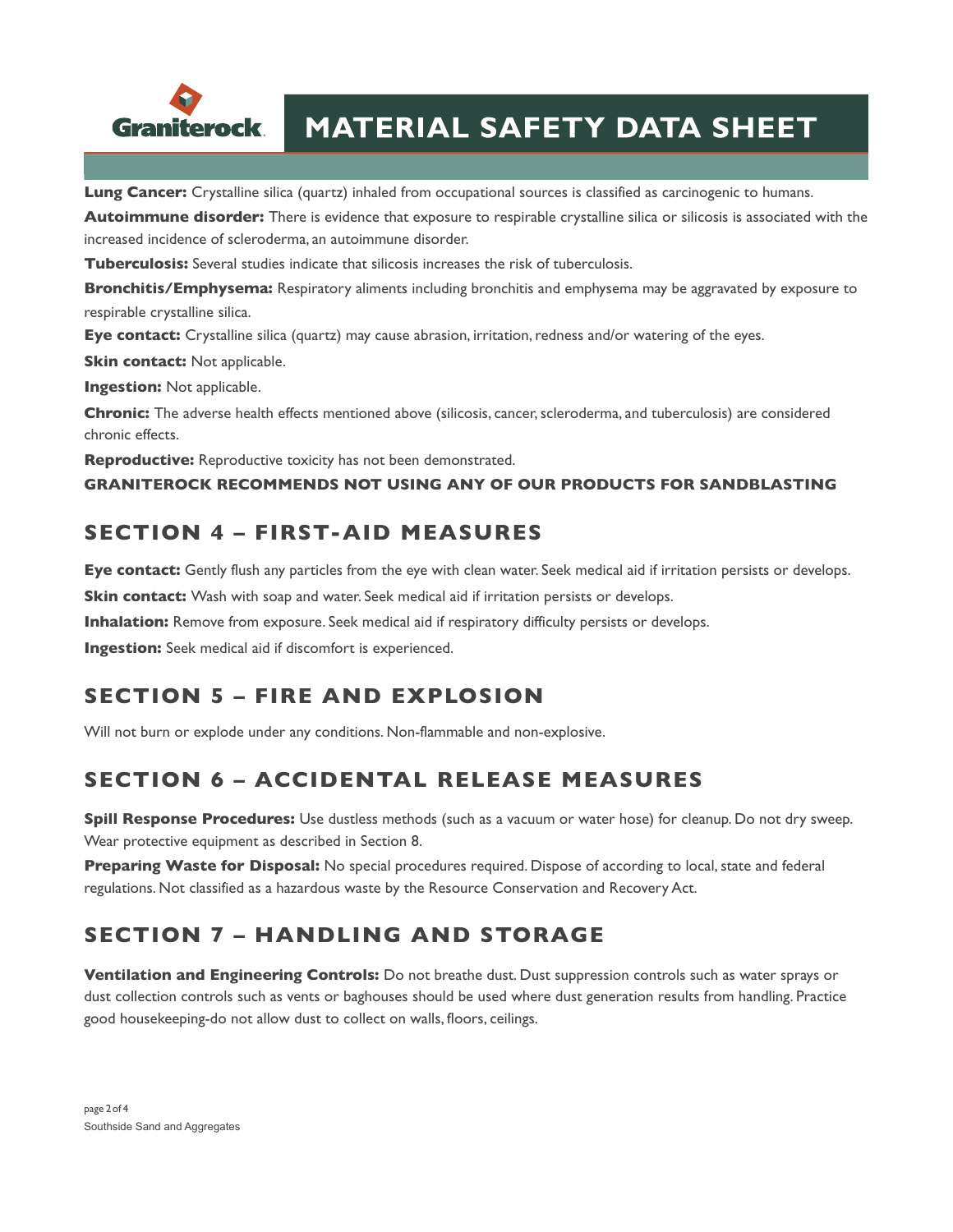

#### **SECTION 8 – EXPOSURE CONTROLS/PERSONAL PROTECTION**

**Respiratory Protection:** NIOSH/MSHA approved dust respirators with a N95 rating or better should be used where dust levels exceed or are likely to exceed exposure levels defined in Section 2. Respirator use must comply with applicable MSHA or OSHA standards which include a provision for fit testing, cleaning, training in correct usage and a fitness test for respirator use. See NIOSH Publication 2008-140 and [www.cdc.gov/niosh/npptl/topics/respirators/](http://www.cdc.gov/niosh/npptl/topics/respirators/) for more information.

**Eye Protection:** Safety glasses with side shields should be worn as minimum protection. Should excessively dusty conditions be present, use goggles.

**Gloves:** Gloves of any material can be used.

**Other Clothing:** No special requirements.

**Work Practices:** Avoid generating dust; use water to wet surfaces.

**Hygiene Practices:** Wash dust-exposed skin with soap and water.

**Other Handling Requirements:** Contain material in discrete quantities to avoid particles posing slip/trip hazard.

**Protective Measures During Maintenance of Contaminated Equipment:** Use respiratory protection, eye protection and gloves if dust is likely to be generated.

#### **SECTION 9 – PHYSICAL PROPERTIES**

| Vapor density (air=1):      | <b>None</b>         | <b>Melting point:</b>    | $3,100^{\circ}F$ |
|-----------------------------|---------------------|--------------------------|------------------|
| <b>Specific gravity:</b>    | $2.57 - 2.62$       | <b>Boiling point:</b>    | $4,046^{\circ}F$ |
| <b>Solubility in water:</b> | Insoluble           | <b>Evaporation rate:</b> | None             |
| <b>Vapor pressure:</b>      | None                |                          |                  |
| <b>Appearance and odor:</b> | Beige sand, no odor |                          |                  |

How to detect this substance: X-ray diffraction-NIOSH Methods 7500 & 7501

### **SECTION 10 – STABILITY AND REACTIVITY**

**Stability:** Recycled aggregates are stable, will not polymerize, and is known to be compatible with all other substances except strong oxidizing agents such as fluorine, chlorine trifluoride, or oxygen difluoride.

**Hazardous Decomposition Products:** Silica-containing respirable dust particles may be generated by handling and transport.